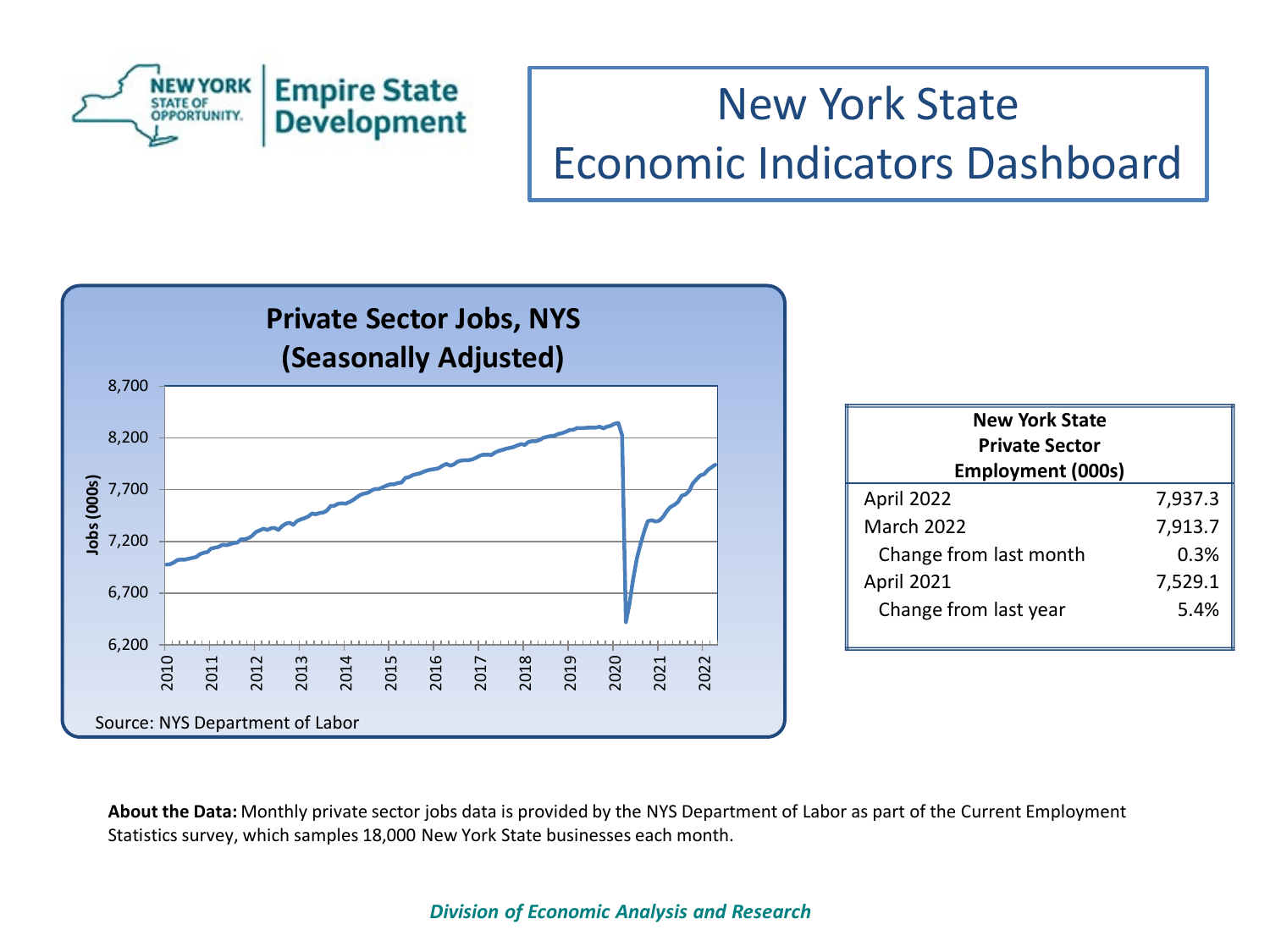



**About the Data:** Monthly unemployment data is provided by the NYS Department of Labor as part of the Local Area Unemployment Statistics program. Statewide data is based on the monthly Current Population Survey conducted by the U.S. Bureau of the Census.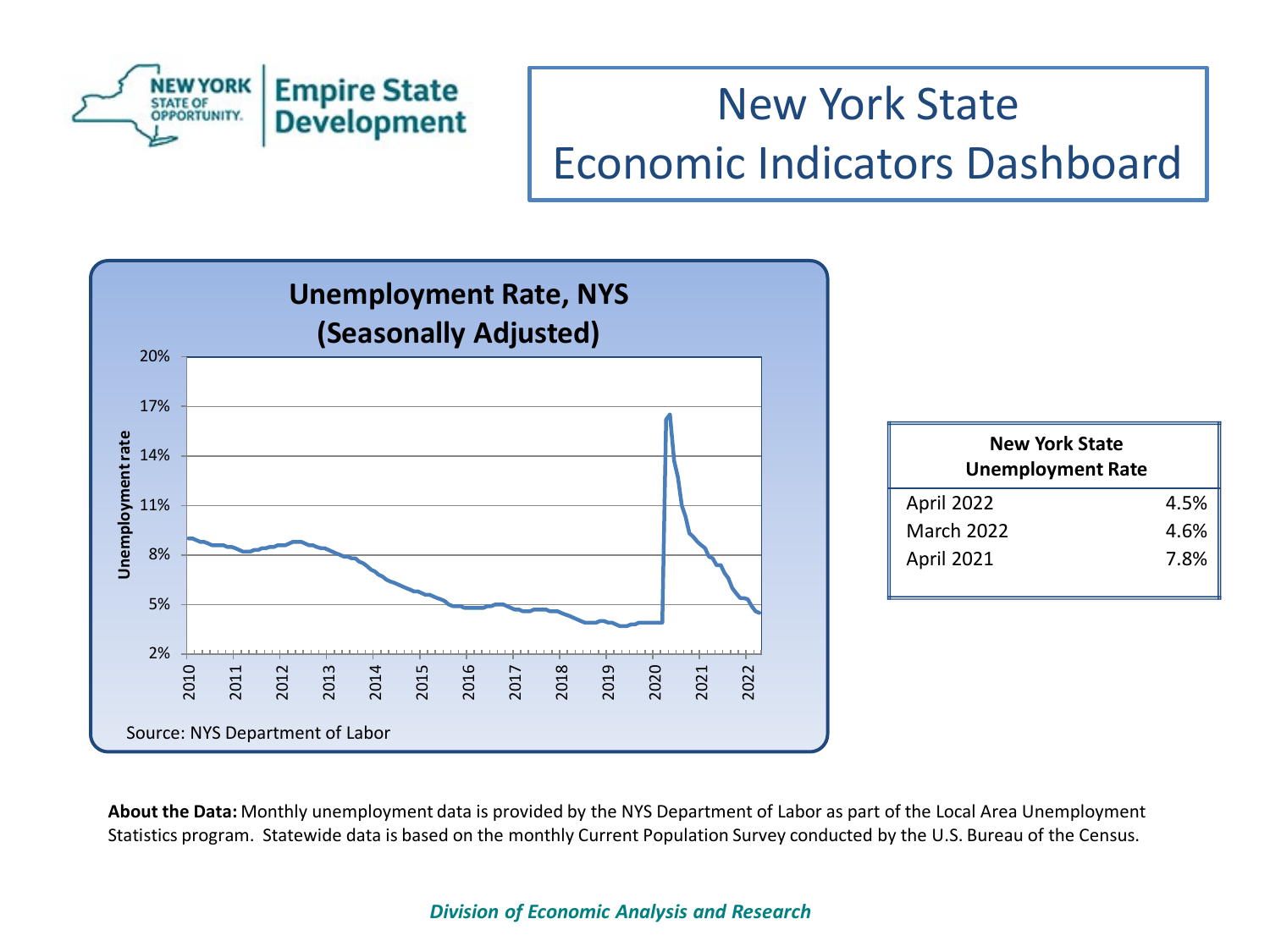



| <b>New York State</b><br><b>Coincident Index</b> |       |
|--------------------------------------------------|-------|
| April 2022                                       | 129.8 |
| <b>March 2022</b>                                | 129.1 |
| <b>April 2021</b>                                | 117.1 |

**About the Data:** The coincident indexes combine four state-level indicators to summarize current economic conditions in a single statistic. The four state-level variables in each coincident index are nonfarm payroll employment, average hours worked in manufacturing by production workers, the unemployment rate, and wage and salary disbursements deflated by the consumer price index (U.S. city average). The trend for each state's index is set to the trend of its gross domestic product (GDP), so long-term growth in the state's index matches long-term growth in its GDP. A dynamic single-factor model is used to create the state indexes. Indexed to 2007 annual average. Values are subject to monthly revision.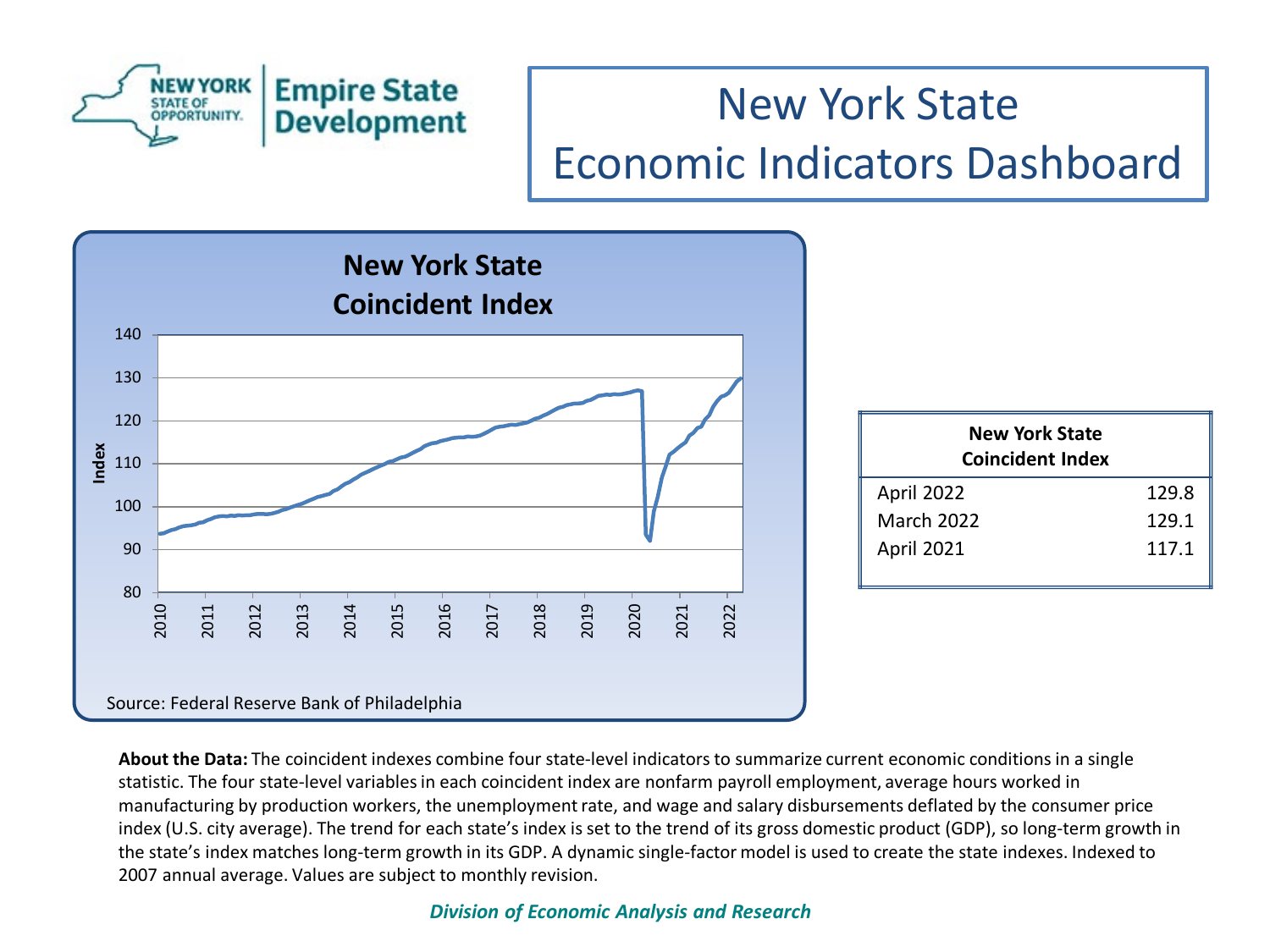



**About the Data:** Monthly sales data is provided by the NYS Association of REALTORS. Data comes from the monthly survey of realtors and reflects sales activity for existing single-family homes.

\*\*Note: The graph is modified to 12-month moving averages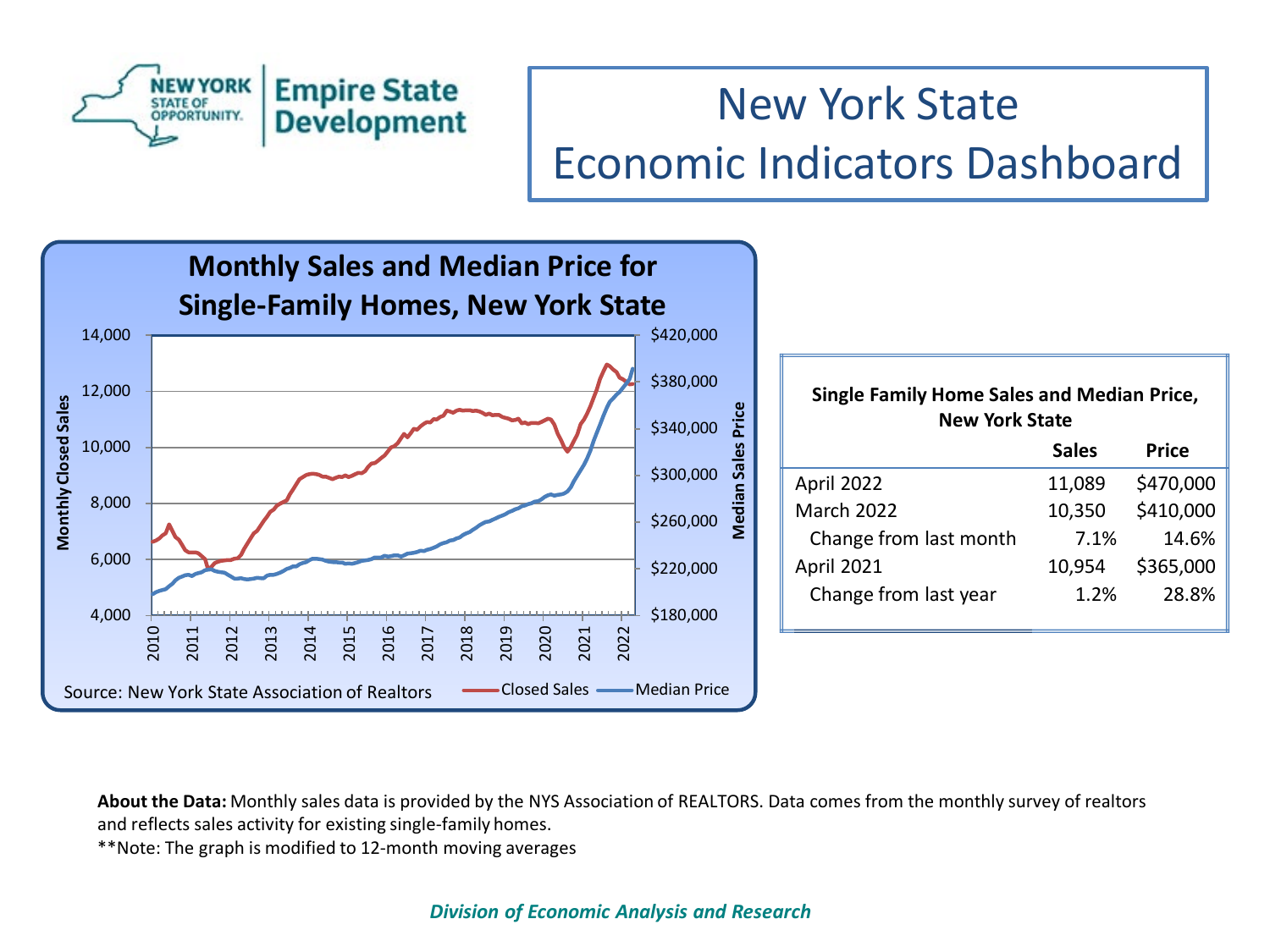



| <b>Case-Shiller Home Index Prices</b><br>for NYC |       |
|--------------------------------------------------|-------|
| February 2022                                    | 258.4 |
| January 2022                                     | 255.3 |
| February 2021                                    | 228.8 |

**About the Data**: The S&P/Case-Shiller Home Price Indices measure changes in the value of residential real estate both nationally as well as in 20 metropolitan regions. (January 2000 = 100)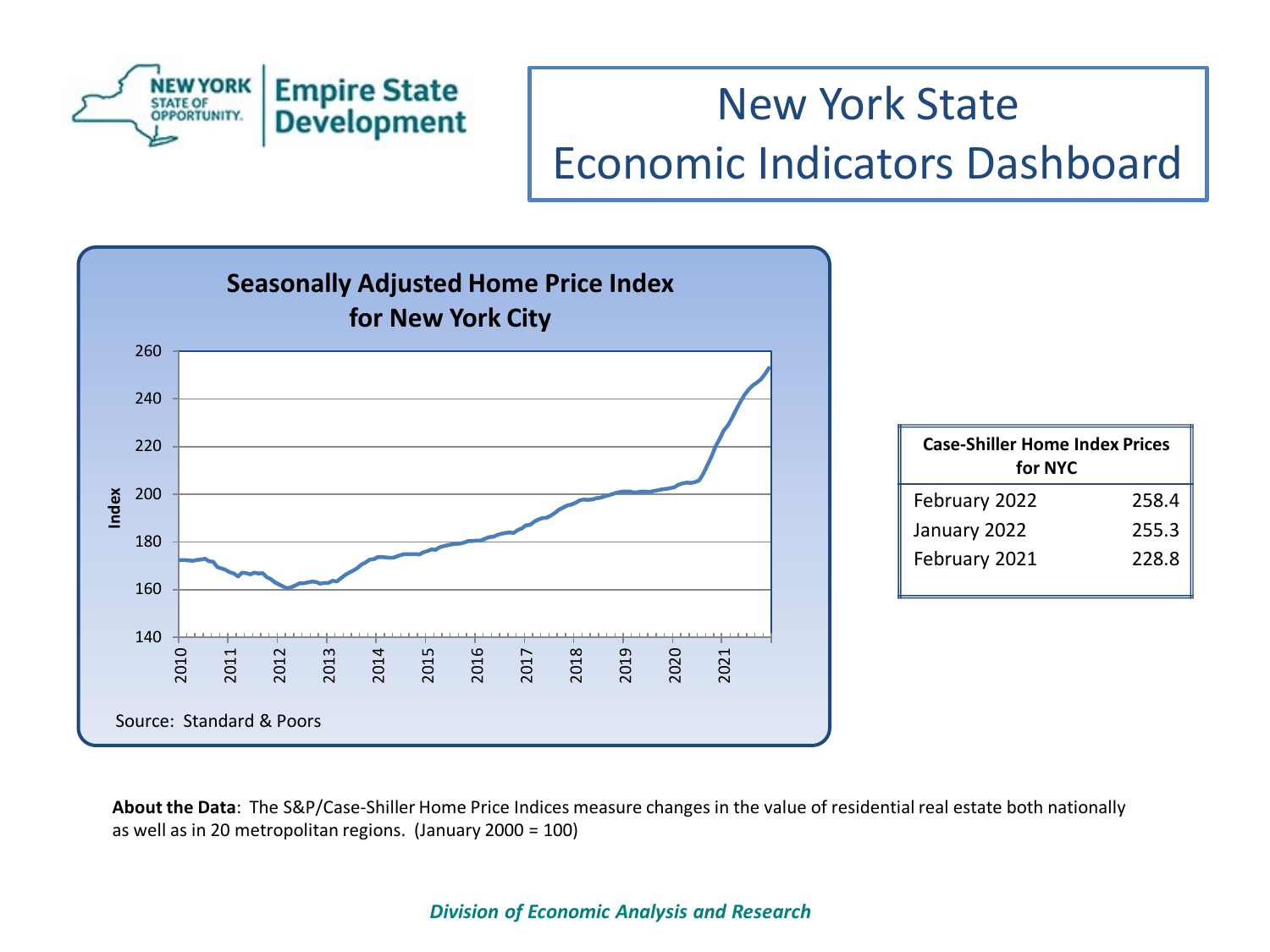



**About the Data:** Data on building permits for housing units is compiled by the U.S. Bureau of the Census as one of the nation's leading economic indicators. The data is reported to the Census Bureau by individual local governments who issue building permits. *\*\** Note: Data are modified to 12-month moving averages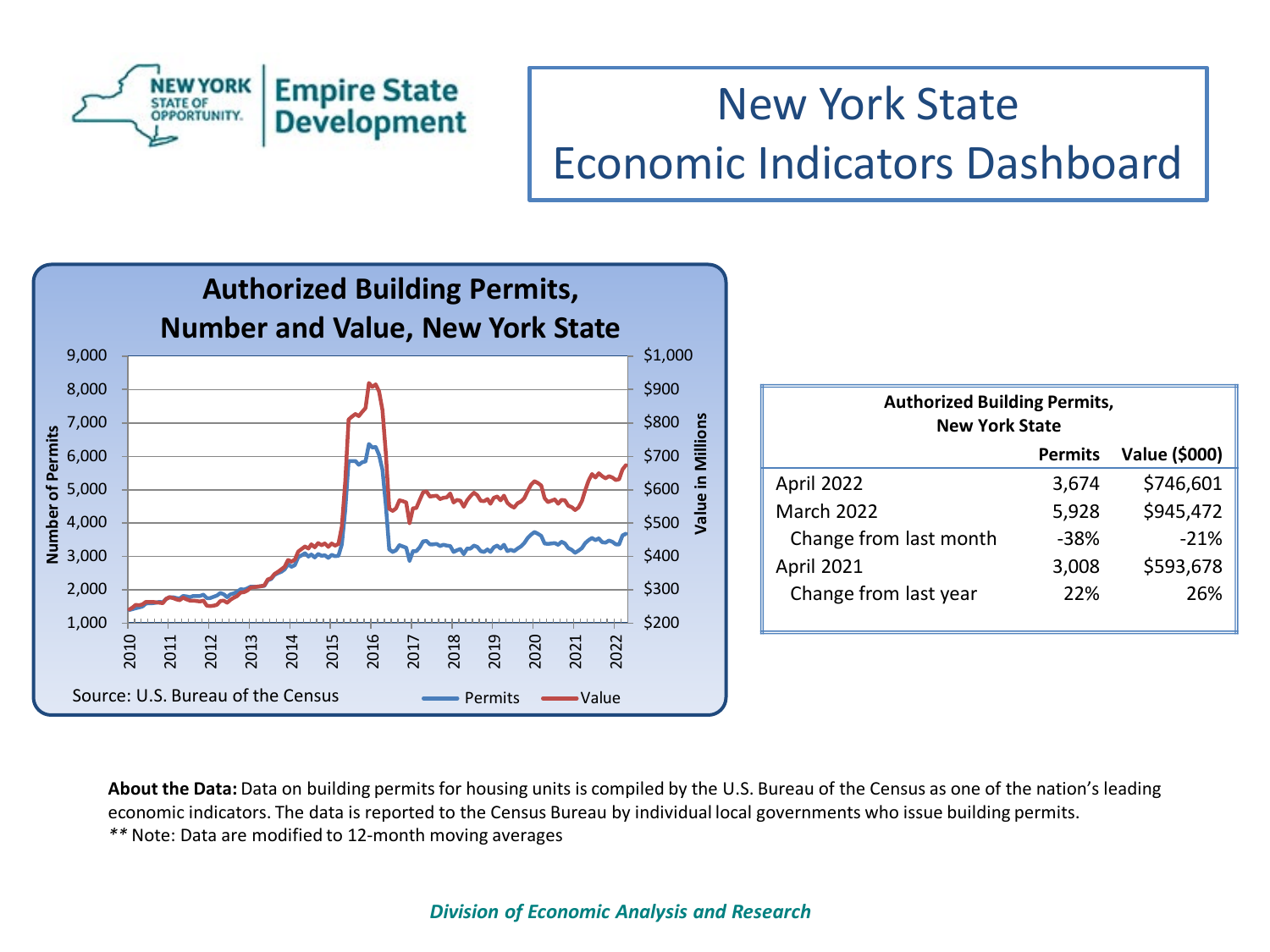



| <b>Consumer Confidence</b> |        |         |  |
|----------------------------|--------|---------|--|
|                            | NΥ     | บร      |  |
| <b>First Quarter 2022</b>  | 68.0   | 59.4    |  |
| Fourth Quarter 2021        | 73.1   | 67.4    |  |
| Change from last quarter   | $-5.1$ | -8.0    |  |
| First Quarter 2021         | 82.5   | 84.9    |  |
| Change from last year      | -14.5  | $-25.5$ |  |

**About the Data:** New York consumer confidence is measured in a monthly survey by the Siena Research Institute by random telephone calls to 805 New York State residents over the age of 18. This index allows a direct comparison to the University of Michigan's Consumer Sentiment index for the nation. Note: The data is not available monthly since November, 2014.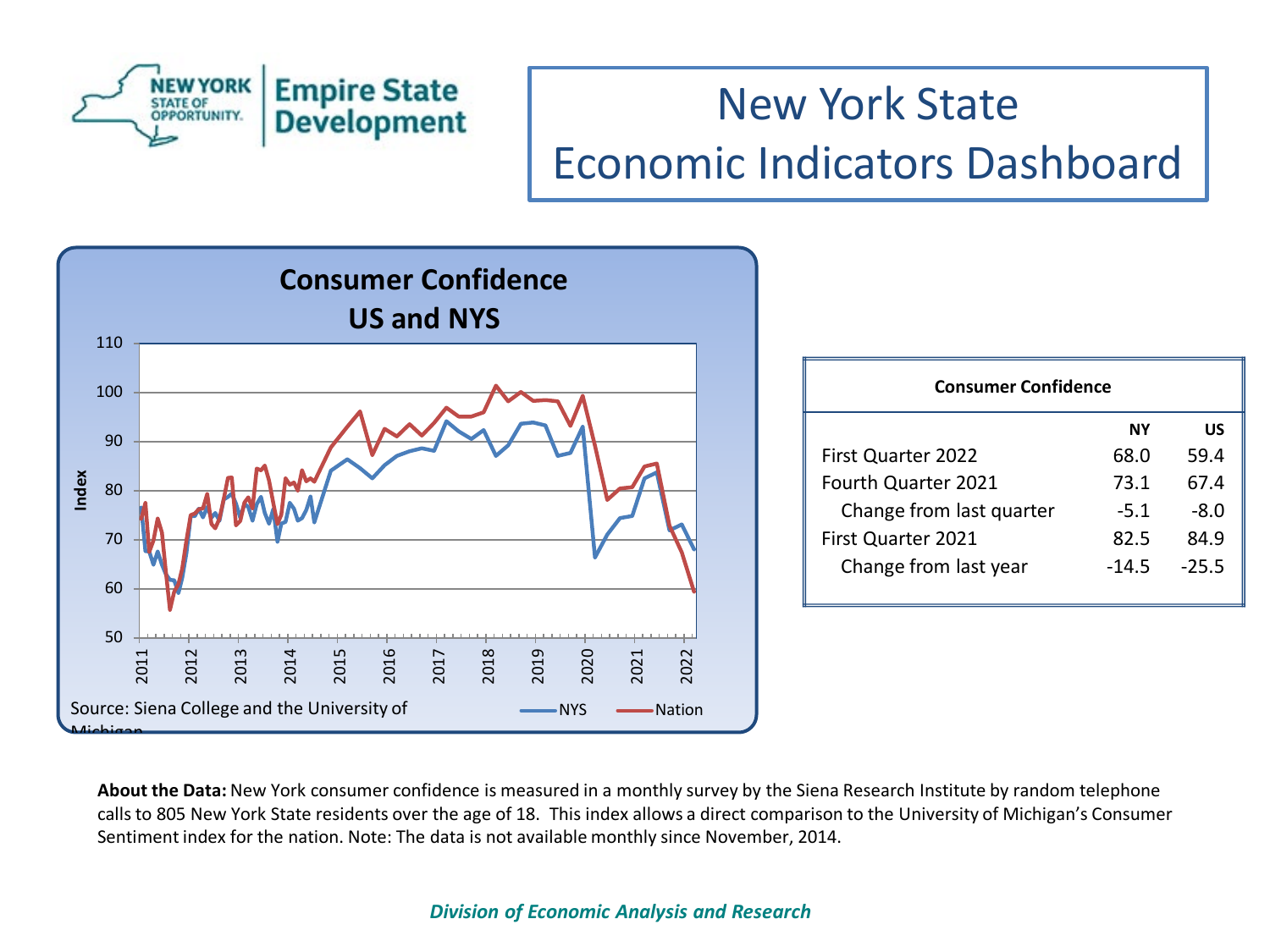



| <b>Empire State Manufacturing</b><br><b>Survey</b> |         |  |
|----------------------------------------------------|---------|--|
| May 2022                                           | $-11.6$ |  |
| April 2022                                         | 24.6    |  |
| May 2021                                           | 24.3    |  |

**About the Data**: Each month about 200 manufacturing executives in a variety of industries across the state are sent questionnaires to report changes in different indicators from the previous month. About 100 responses are received. The survey's main index, general business conditions, is not a weighted average of other indicators – it is a distinct question posed on the survey. The index is seasonally adjusted.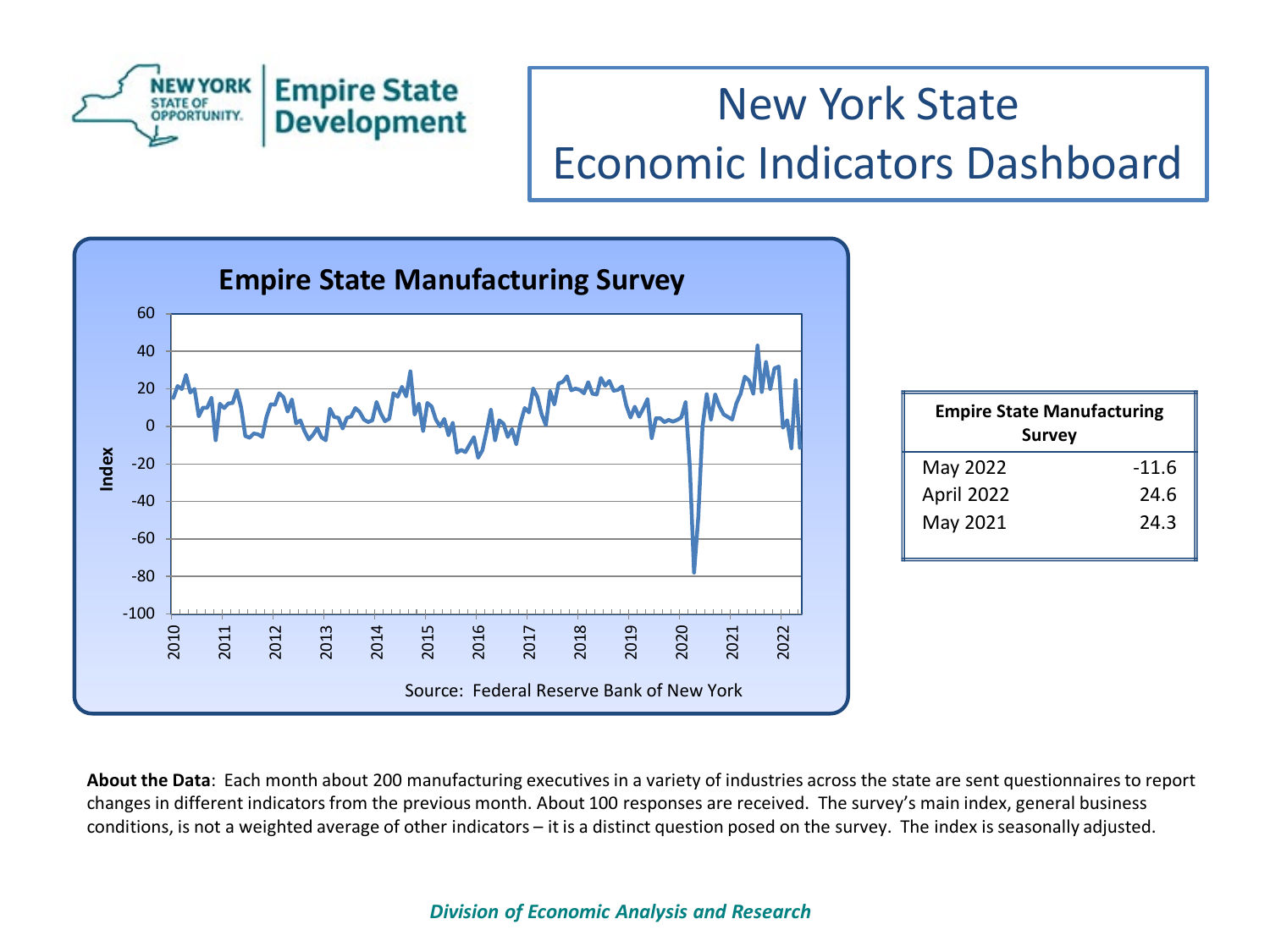



#### **Weekly Hours and Earnings for NYS Manufacturing Production Workers**

|                        | <b>Hours</b> | <b>Earnings</b> |
|------------------------|--------------|-----------------|
| April 2022             | 39.7         | \$996           |
| <b>March 2022</b>      | 40.9         | \$1,010         |
| Change from last month | $-1.2$       | $-514$          |
| April 2021             | 40.0         | \$940           |
| Change from last year  | $-0.3$       | \$56            |
|                        |              |                 |

**About the Data:** Weekly hours and earnings data comes from the Department of Labor's monthly Current Employment Survey of 18,000 employers. It measures the length of the work week, including overtime, for workers involved in the production of goods.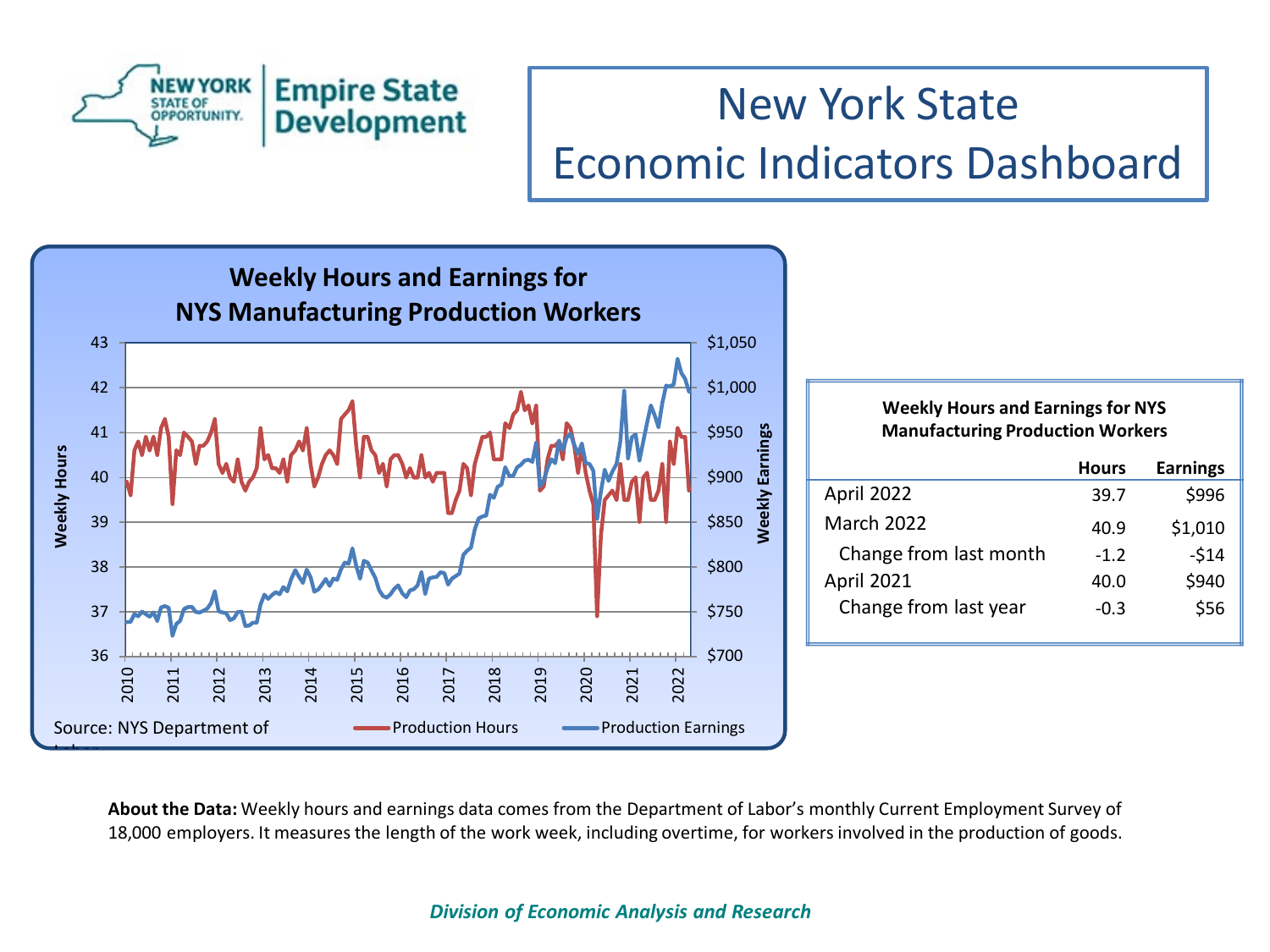



| <b>Consumer Price Index for</b><br>All Urban Consumers (unadjusted) |                  |       |
|---------------------------------------------------------------------|------------------|-------|
|                                                                     | <b>NYC Metro</b> | US    |
| April 2022                                                          | 307.8            | 289.1 |
| <b>March 2022</b>                                                   | 305.0            | 287.5 |
| April 2021                                                          | 289.5            | 267.1 |

**About the Data:** The Consumer Price Index is prepared monthly by the U.S. Bureau of Labor Statistics. The CPI measures the cost of a market basket of goods and services purchased, in this case, by urban consumers. The major categories include food and beverages, housing, apparel, transportation, medical care, recreation, education and communication, and other goods. The CPI is not available for local areas. (1982 – 1984 = 100)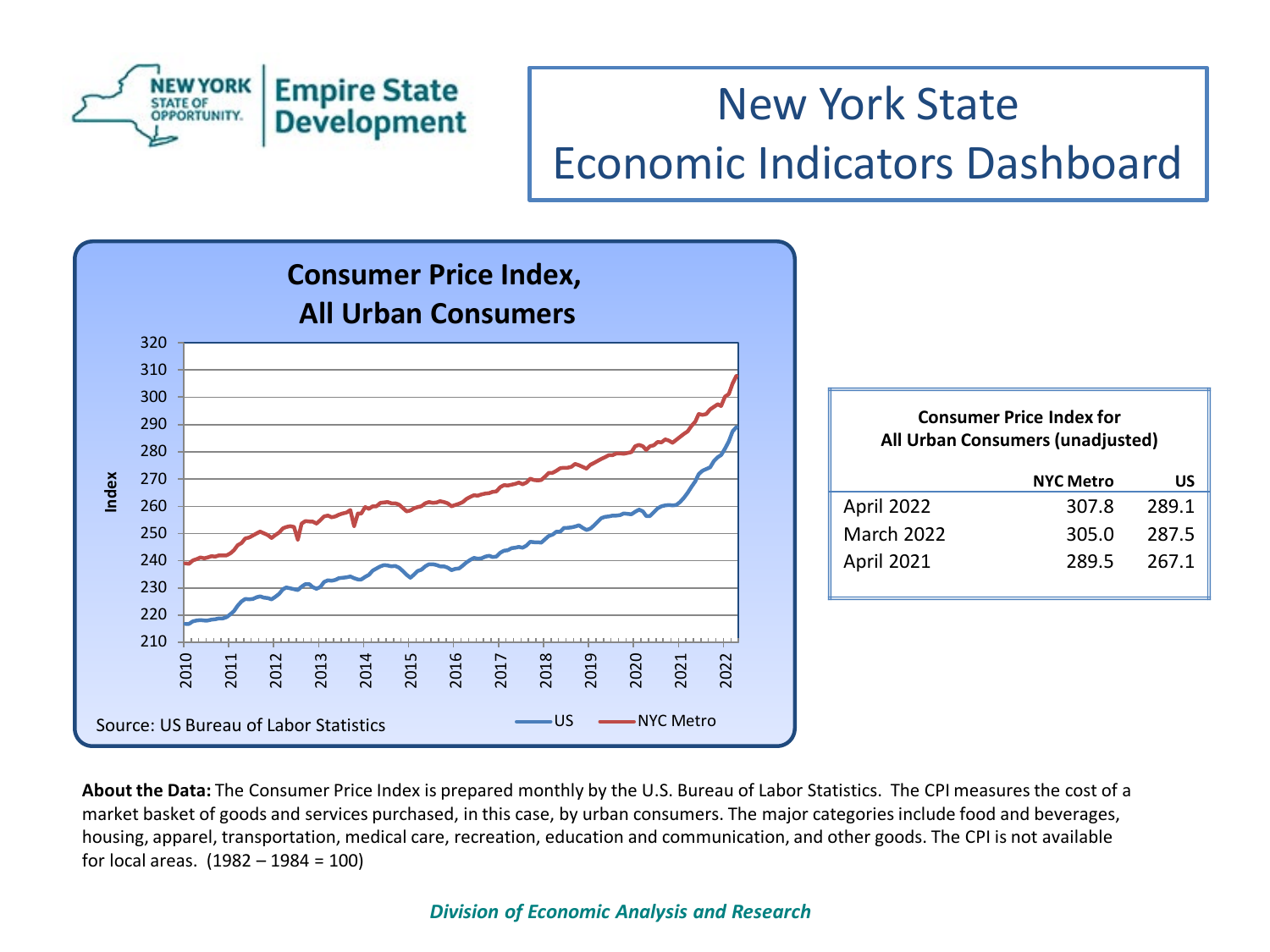



| <b>NYS Personal Income and</b><br><b>Wage and Salary Disbursements</b><br>(\$ Millions) |               |                      |
|-----------------------------------------------------------------------------------------|---------------|----------------------|
|                                                                                         | <b>Income</b> | <b>Disbursements</b> |
| Forth Quarter 2021                                                                      | \$1,485,898   | \$820,742            |
| Third Quarter 2021                                                                      | \$1,506,179   | \$804,902            |
| Change from last quarter                                                                | $-1.3%$       | 2.0%                 |
| Forth Quarter 2020                                                                      | \$1,411,288   | \$750,059            |
| Change from last year                                                                   | 5.3%          | 9.4%                 |

**About the Data:** Aggregate personal income and wage and salary disbursements are prepared quarterly by the U.S. Bureau of Economic Analysis. Aggregate personal income is the income that is received by or on behalf of all the individuals who live in the State. Wage and salary disbursements consists of the money paid to employees, including corporate officers' salaries and bonuses, commissions, pay-in-kind, incentive payments, and tips. The estimates for 2017 forward are based on the 2017 NAICS.

Note-- Thousands of dollars, seasonally adjusted at annual rates. All dollar estimates are in current dollars (not adjusted for inflation). Statistics presented in thousands of dollars do not indicate more precision than statistics presented in millions of dollars. Last updated: December 20, 2018-- new estimates for 2018:Q3; revised estimates for 2018:Q1-2018:Q2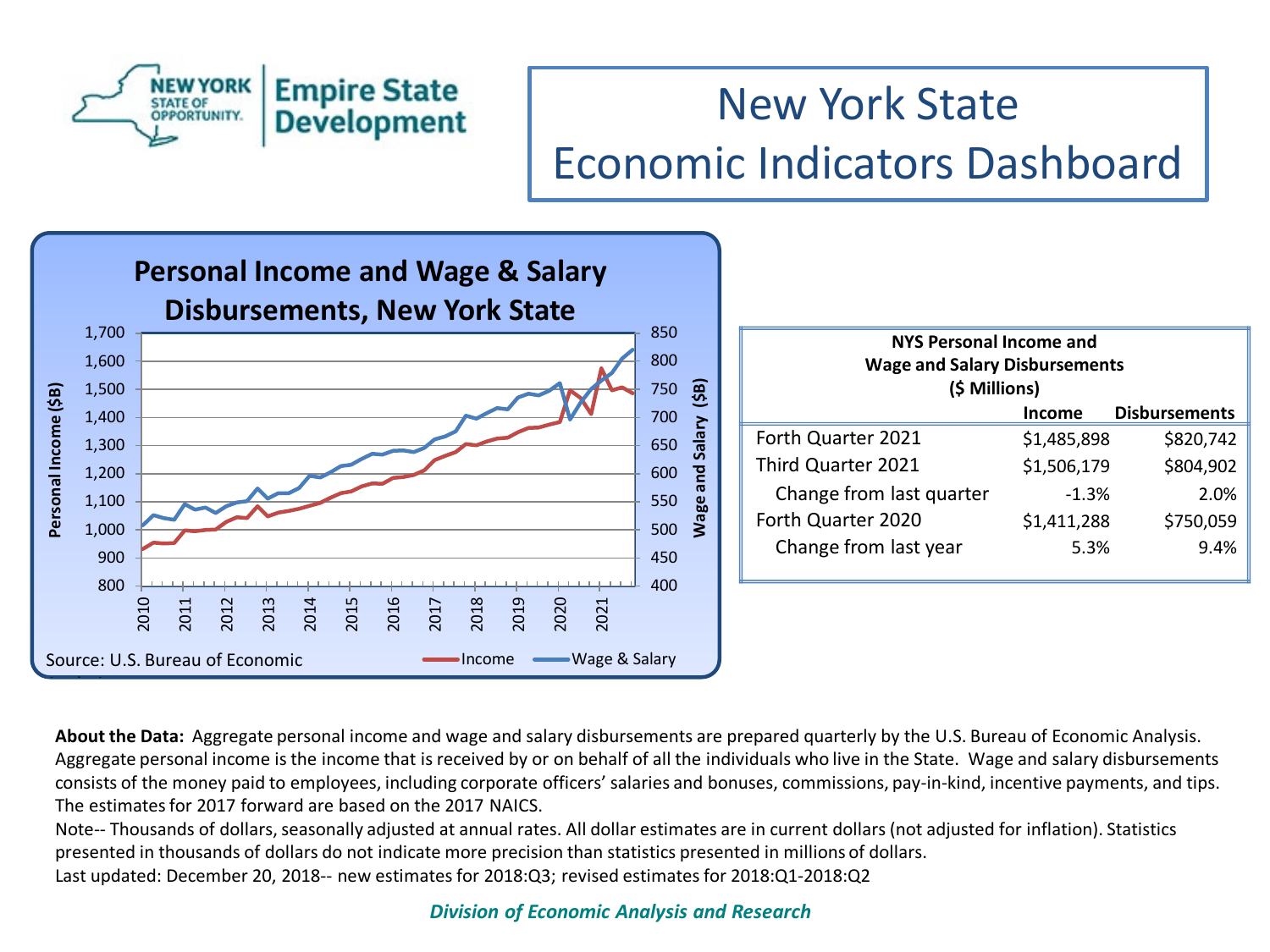



| Value of All New York<br><b>Merchandise Exports</b> |                        |  |
|-----------------------------------------------------|------------------------|--|
|                                                     | <b>Value (Million)</b> |  |
| March 2022                                          | \$7,226                |  |
| February 2022                                       | \$6,860                |  |
| Change from last month                              | 5.3%                   |  |
| <b>March 2021</b>                                   | \$10,582               |  |
| Change from last year                               | $-31.7%$               |  |

**About the Data:** Data are supplied by WISER Trade based on the U.S. Department of Commerce, Census Bureau, State Origin of Movement Series (OM). The OM series comes from documentation filed by the exporter with U.S. Customs. This series is defined as 1) the state where the product began its journey to the point of export, or 2) the state of consolidation of shipments, or 3) the state of greatest value in the case of consolidation, or 4) the state of a foreign trade zone.

The OM state provides a close approximation to state of production for manufactured goods. It is not very reliable for certain agricultural and other non-manufactured goods because they can be credited to the major port states. For manufactured goods it may also capture the state of consolidation or the state of a broker or wholesaler.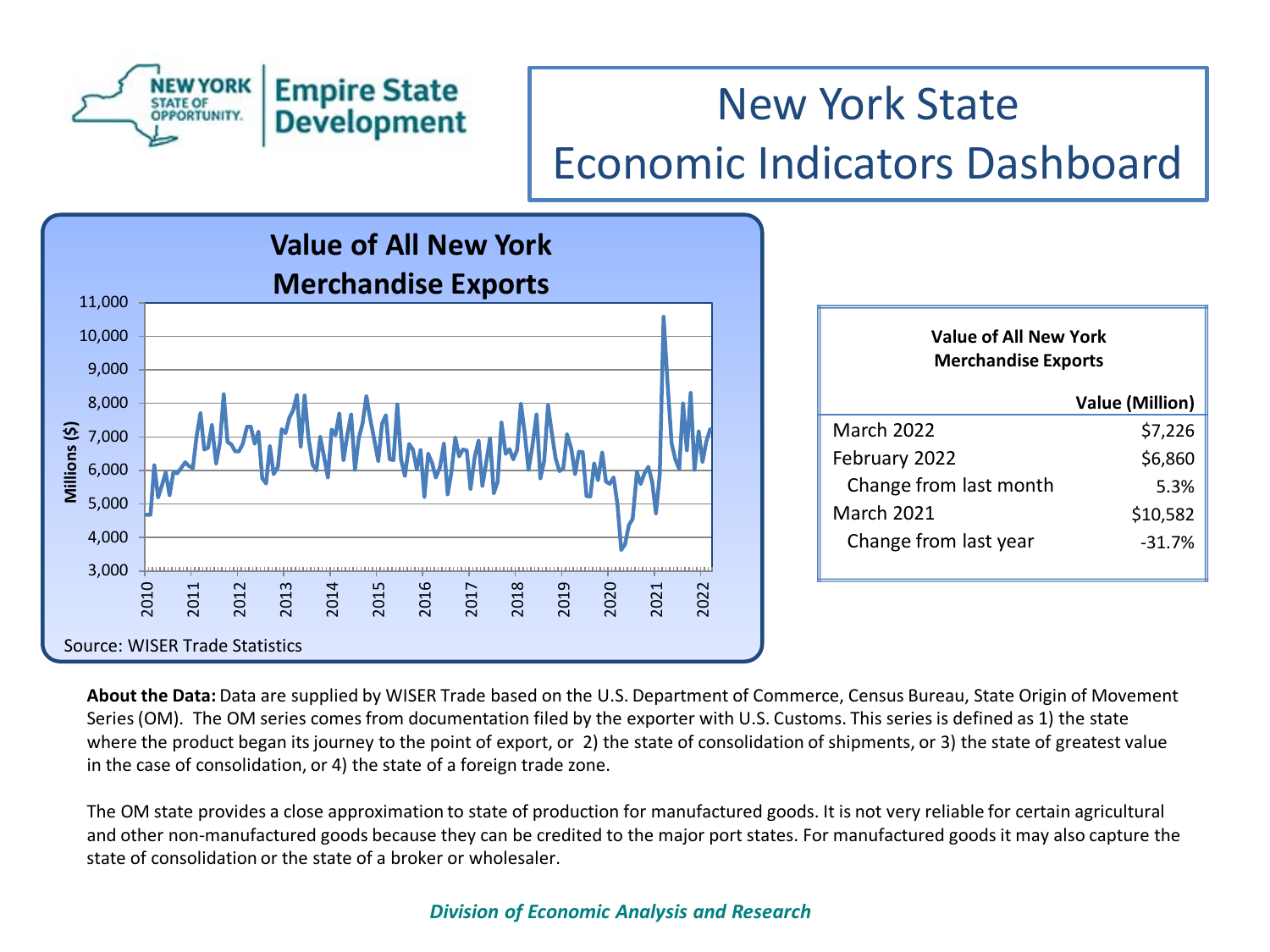



**About the Data:** Data are supplied by WISER Trade based on the U.S. Dept. of Commerce, Census Bureau, State Origin of Movement Series (OM). The OM series comes from documentation filed by the exporter with U.S. Customs. This series is defined as 1) the state where the product began its journey to the point of export, or 2) the state of consolidation of shipments, or 3) the state of greatest value in the case of consolidation, or 4) the state of a foreign trade zone. The OM state provides a close approximation to state of production for manufactured goods. It is not very reliable for certain agricultural and other non-manufactured goods because they can be credited to the major port states. For manufactured goods it may also capture the state of consolidation or the state of a broker or wholesaler.